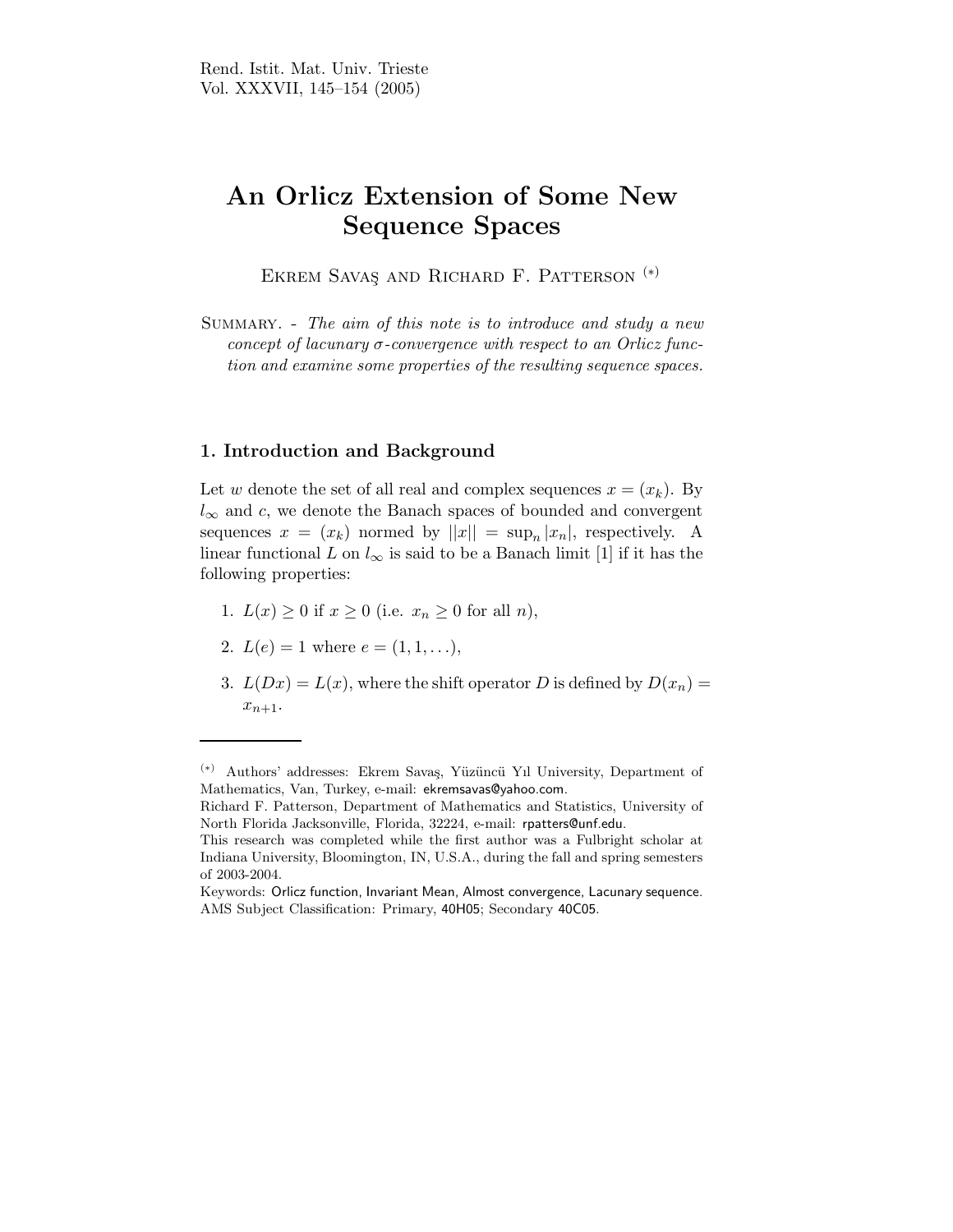Let B be the set of all Banach limits on  $l_{\infty}$ . A sequence x is said to be almost convergent to a number L if  $L(x) = L$  for all  $L \in B$ . Lorentz [8] has shown that

$$
\hat{c} = \left\{ x \in l_{\infty} : \lim_{m} t_{m,n}(x) \text{ exists uniformly in } n \right\}
$$

where

$$
t_{m,n}(x) = \frac{x_n + x_{n+1} + x_{n+2} + \dots + x_{n+m}}{m+1}.
$$

Shaefer [14] defines the  $\sigma$ -convergence as follows: Let  $\sigma$  be a mapping of the set of positive integers into itself. A continuous linear functional  $\phi$  on  $l_{\infty}$  is said to be an invariant mean or a  $\sigma$ -mean if and only if

- 1.  $\phi(x) \geq 0$  when the sequence  $x = (x_k)$  has  $x_n \geq 0$  for all *n*;
- 2.  $\phi(e) = 1$  where  $e = (1, 1, 1, ...)$  and
- 3.  $\phi(x_{\sigma(n)}) = \phi(x)$  for all  $x \in l_{\infty}$ .

Let  $V_{\sigma}$  denote the set of bounded sequences which have unique σ-mean. If  $x \in V_{\sigma}$  and  $\phi(x) = l$ , then we write  $l = V_{\sigma} - \lim x$ . In case  $\sigma$  is the translation mapping  $n \to n+1$ ,  $\sigma$ -mean reduces to the unique Banach limit and  $V_{\sigma}$  reduces to  $\hat{c}$ . We denote by  $V_{\sigma}$  the space of  $\sigma$ -convergent sequences. It is known that  $x \in V_{\sigma}$  if and only if

$$
\frac{1}{m}\sum_{k=1}^m x_{\sigma^k(n)}
$$

has a limit as  $m \to \infty$ , uniformly in n.

By a lacunary  $\theta = (k_r); r = 0, 1, 2, ...$  where  $k_0 = 0$ , we shall mean an increasing sequence of non-negative integers with  $k_r - k_{r-1}$ as  $r \to \infty$ . The intervals determined by  $\theta$  will be denoted by  $I_r =$  $(k_{r-1}, k_r]$  and  $h_r = k_r - k_{r-1}$ . The ratio  $\frac{k_r}{k_{r-1}}$  will be denoted by  $q_r$ .

Recently Das and Mishra [3] have introduced the space  $AC_{\theta}$  of lacunary almost convergent sequences as follows:

$$
AC_{\theta} = \left\{ x = (x_k) : \begin{array}{c} \lim_{r} \frac{1}{h_r} \sum_{k \in I_r} (x_{k+n} - L) = 0, \\ \text{for some } L \text{ uniformly in } n \end{array} \right\}.
$$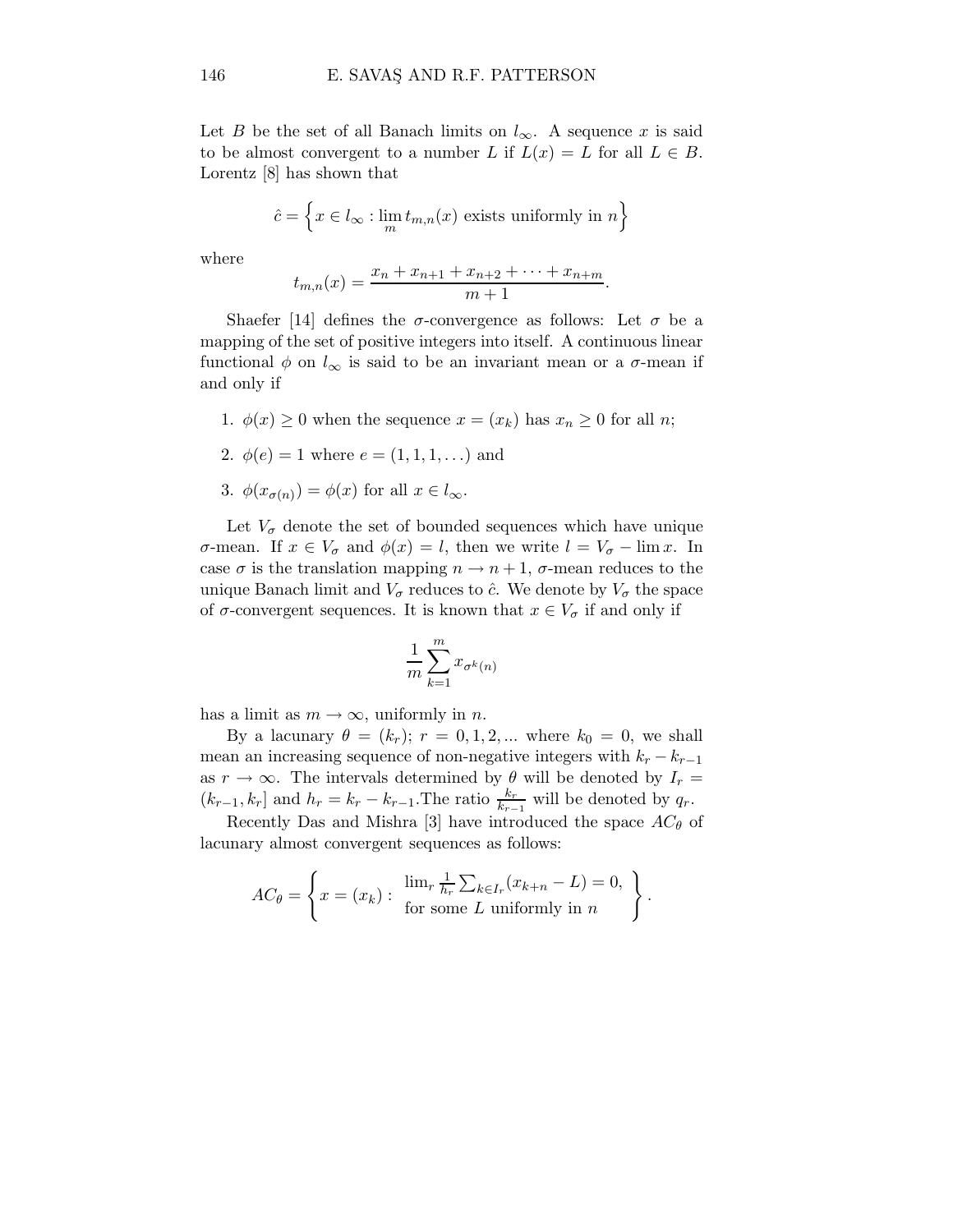Note that in the special case where  $\theta = 2^r$ , we have  $AC_{\theta} = \hat{c}$ .

Quite recently, concept of lacunary  $\sigma$ -convergent was introduced and studied by Savas [13] which is a generalization of the idea of lacunary almost convergence due to Das and Mishra [3]. If  $x \in V^{\theta}_{\sigma}$ denotes the set of all lacunary  $\sigma$ -convergent sequences, then Savas [13] defined

$$
V_{\sigma}^{\theta} = \left\{ x = (x_k) : \lim_{r} t_{r,n}(x) = L, \text{ uniformly in } n \text{ for some } L \right\}
$$

where

$$
t_{r,n}(x) = \frac{1}{h_r} \sum_{k \in I_r} x_{\sigma^k(n)}.
$$

Note that for  $\sigma(n) = n + 1$ , the space  $V_{\sigma}^{\theta}$  is the same as  $AC_{\theta}$ . We write  $V_{\sigma}^{\theta} = V_{\sigma_0}^{\theta}$  whenever  $L = 0$ .

Recall in [6] that an Orlicz function  $M : [0, \infty) \to [0, \infty)$  is continuous, convex, non decreasing function defined by  $M(0) = 0$ and  $M(x) > 0$  for  $x > 0$ , and  $M(x) \to \infty$  as  $x \to \infty$ . If convexity of Orlicz function is replaced by  $M(x + y) \leq M(x) + M(y)$ , then this function is called the modulus function which is defined and characterized by Ruckle [11].

Lindeastrauss and Tzafriri [7] used the concept of Orlicz function to construct the following sequence space:

$$
L_M = \left\{ x \in w : \sum_k M\left(\frac{|x_k|}{\rho}\right) < \infty, \text{ for some } \rho > 0 \right\}.
$$

The space  $L_M$  with the norm

$$
||x|| = \inf \left\{ \rho > 0 : \sum_{k} M\left(\frac{|x_k|}{\rho}\right) \le 1 \right\}
$$

becomes a Banach space which is called an Orlicz sequence space.

An Orlicz function M is said to satisfy  $\Delta_2$ -condition of all values of u, if there exists a constant  $K > 0$  such that

$$
M(2u) \le KM(u)
$$
, for all  $u \ge 0$ .

The  $\Delta_2$ -condition is equivalent to

$$
M(lu) \leq KlM(u)
$$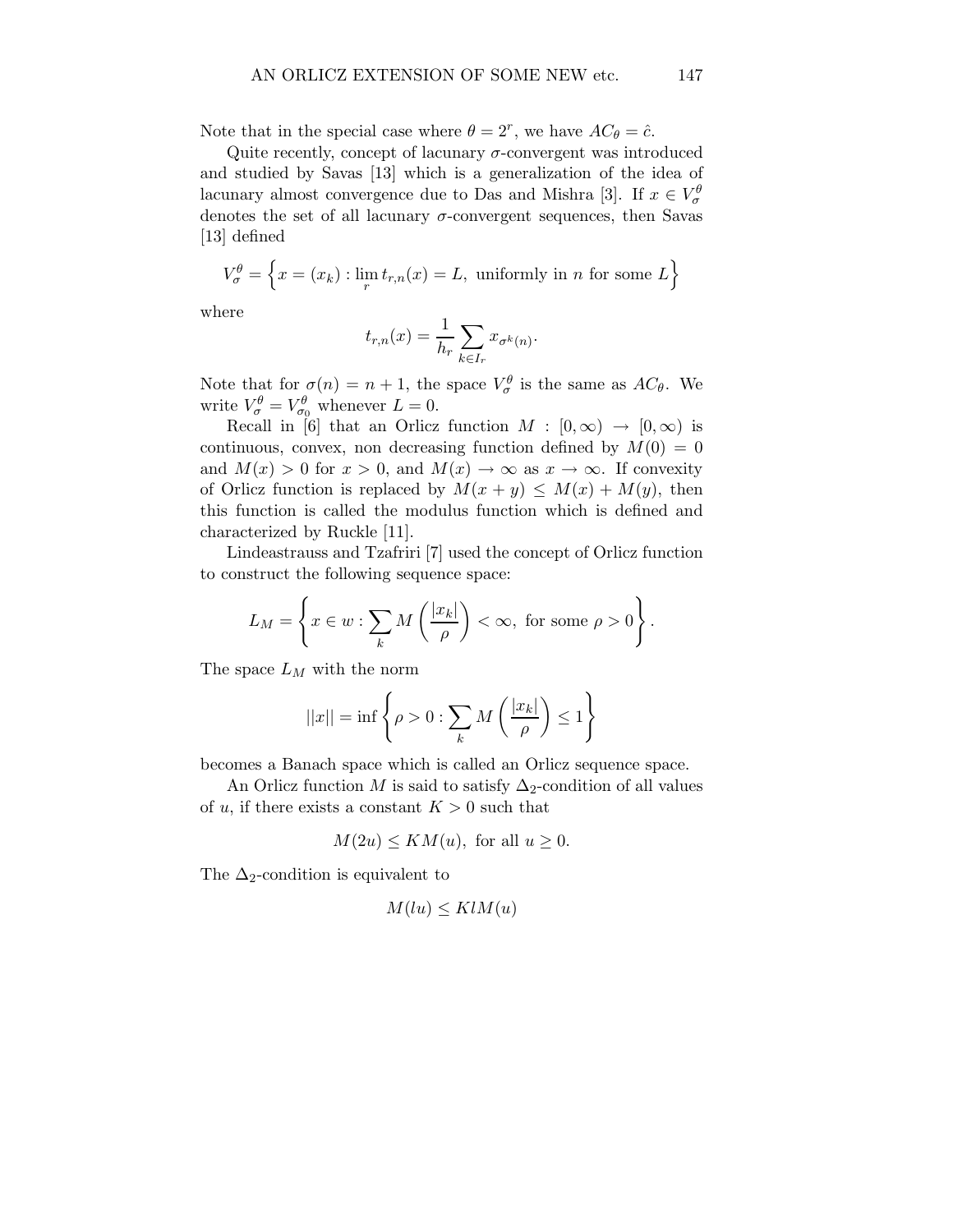for all values of u and  $l \geq 1$ .

In the present paper, we introduce and study some properties of the following three sequence spaces that are defined using the Orlicz function.

Let  $M$  be an Orlicz function then

$$
V_{\sigma_0}^{\theta}(M) = \left\{ x = (x_k) : \begin{array}{c} \lim_{r \to \infty} M\left(\frac{|t_{r,n}(x)|}{\rho}\right) = 0 \\ \text{uniformly in } n \text{ for some } \rho > 0 \end{array} \right\},\,
$$

$$
V_{\sigma}^{\theta}(M) = \left\{ x = (x_k) : \begin{array}{c} \lim_{r \to \infty} M\left(\frac{|t_{r,n}(x) - le|}{\rho}\right) = 0 \\ \text{uniformly in } n \text{ for some } \rho > 0 \end{array} \right\},\,
$$

and

$$
V_{\sigma_{\infty}}^{\theta}(M) = \left\{ x = (x_k) : \sup_{r,n} M\left(\frac{|t_{r,n}(x)|}{\rho}\right) < \infty \text{ for some } \rho > 0 \right\}.
$$

If  $t_{r,n}(x)$  is replaced by x, then we have the following sequence spaces:

$$
c_0(M) = \left\{ x = (x_k) : \lim_k M\left(\frac{|x_k|}{\rho}\right) = 0 \text{ for some } \rho > 0 \right\},\
$$
  

$$
c(M) = \left\{ x = (x_k) : \lim_k M\left(\frac{|x_k - l|}{\rho}\right) = 0 \right\},\
$$
  
for some  $l > 0$  and  $\rho > 0$ 

and

$$
l_{\infty}(M) = \left\{ x = (x_k) : \sup_k M\left(\frac{|x_k|}{\rho}\right) < \infty \text{ for some } \rho > 0 \right\}.
$$

It is easy to see that  $V^{\theta}_{\sigma_0}$ ,  $V^{\theta}_{\sigma}$  and  $V^{\theta}_{\sigma_{\infty}}$  are linear spaces over the complex field. With consider of the above sequence spaces we now present the following theorem.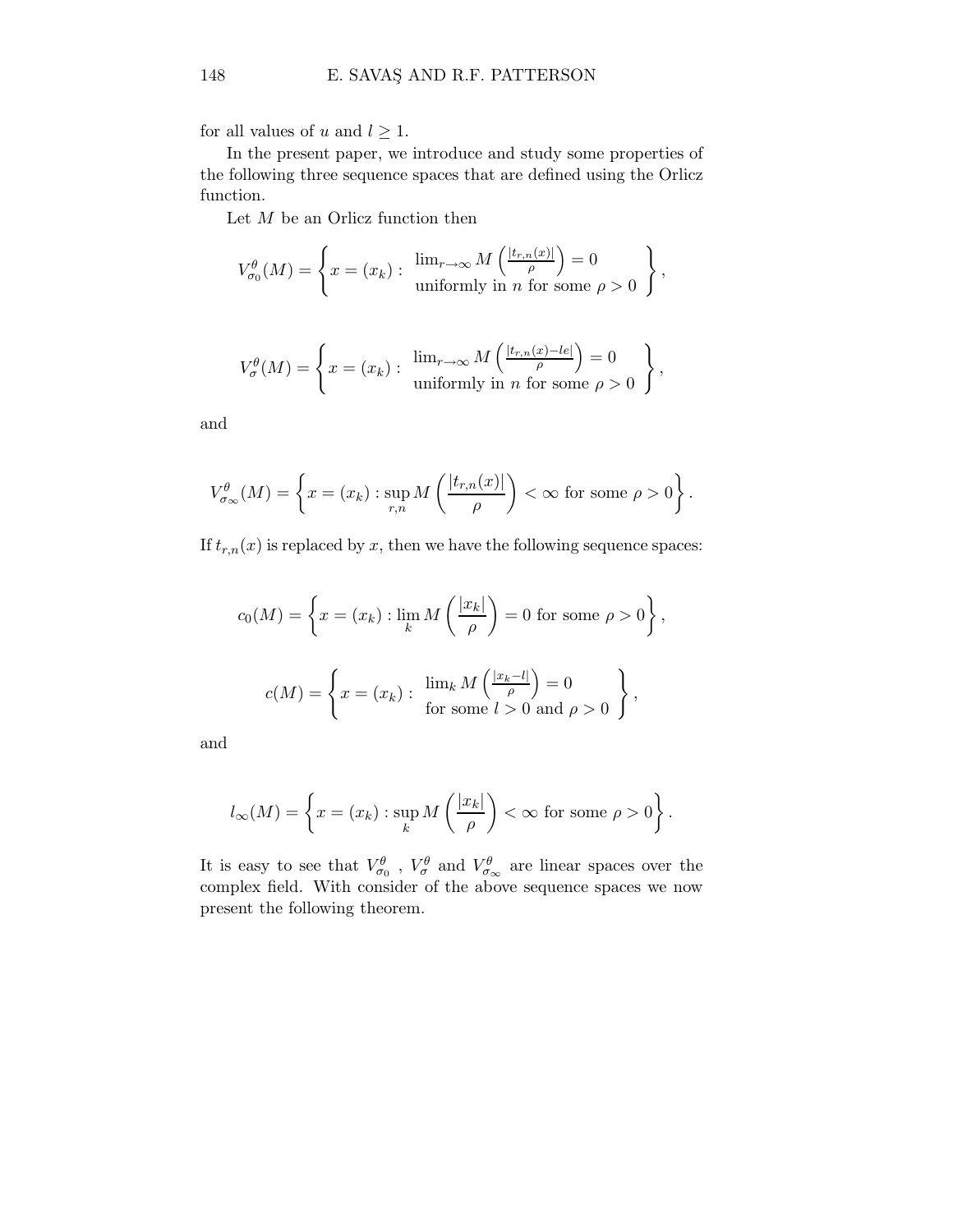## 2. Main Result

THEOREM 2.1. The linear spaces  $V^{\theta}_{\sigma_0}(M)$  ,  $V^{\theta}_{\sigma}(M)$  and  $V^{\theta}_{\sigma_{\infty}}(M)$  are Banach spaces with the norm

$$
||x|| = \inf \left\{ \rho > 0 : \sup_{r,n} M\left(\frac{|t_{r,n}(x)|}{\rho}\right) \le 1 \right\}.
$$

Proof. It is clear that the spaces are normed spaces with the above norm. We shall only establish that  $V^{\theta}_{\sigma_{\infty}}(M)$  is a Banach space. The others can be established in a manner similar to  $V^{\theta}_{\sigma_{\infty}}(M)$ . Let  $(x_k^i)_k$ be a Cauchy sequence in  $V_{\sigma_\infty}^{\theta}(M)$ . Let  $s, x_0 > \epsilon$  be fixed such that  $M\left(\frac{sx_0}{2}\right) \geq 1$ . Then for each  $\frac{\epsilon}{x_0s} > 0$  there exists a positive integer N such that for all  $i, j \geq N$ 

$$
\left| \left| x^i - x^j \right| \right| \leq \frac{\epsilon}{x_0 s}.
$$

The definition of norm above implies that for all  $i, j \geq N$ 

$$
\sup_{r,n} M\left(\frac{|t_{r,n}(x^i - x^j)|}{||x^i - x^j||}\right) \le 1,\tag{1}
$$

since  $||x^i - x^j||$  is positive so we can substitute  $\rho$  for  $||x^i - x^j||$ . Thus

$$
M\left(\frac{|t_{r,n}(x^{i}-x^{j})|}{||x^{i}-x^{j}||}\right) \le 1
$$
 for all  $r, n \ge 0$  and for all  $i, j \ge N$ .

Since  $M\left(\frac{sx_0}{2}\right) \geq 1$  we have

$$
M\left(\frac{\left|t_{r,n}(x^{i}-x^{j})\right|}{\left|\left|x^{i}-x^{j}\right|\right|}\right) \leq M\left(\frac{sx_{0}}{2}\right) \text{ for all } r, n.
$$

This implies that

$$
|t_{r,n}(x^i - x^j)| \le \frac{x_0 s}{2} \frac{\epsilon}{x_0 s} = \frac{\epsilon}{2}
$$
 for all  $r, n$ .

In particular  $|t_{1,n}(x^i - x^j)| = |x^i_{\sigma(n)} - x^j_{\sigma(n)}|$  $\frac{d^j}{d\sigma(n)}| \to 0 \text{ as } i, j \to \infty \text{ for }$ each fixed *n*. Hence  $(x^{i})$  is a Cauchy sequence in the complex plane.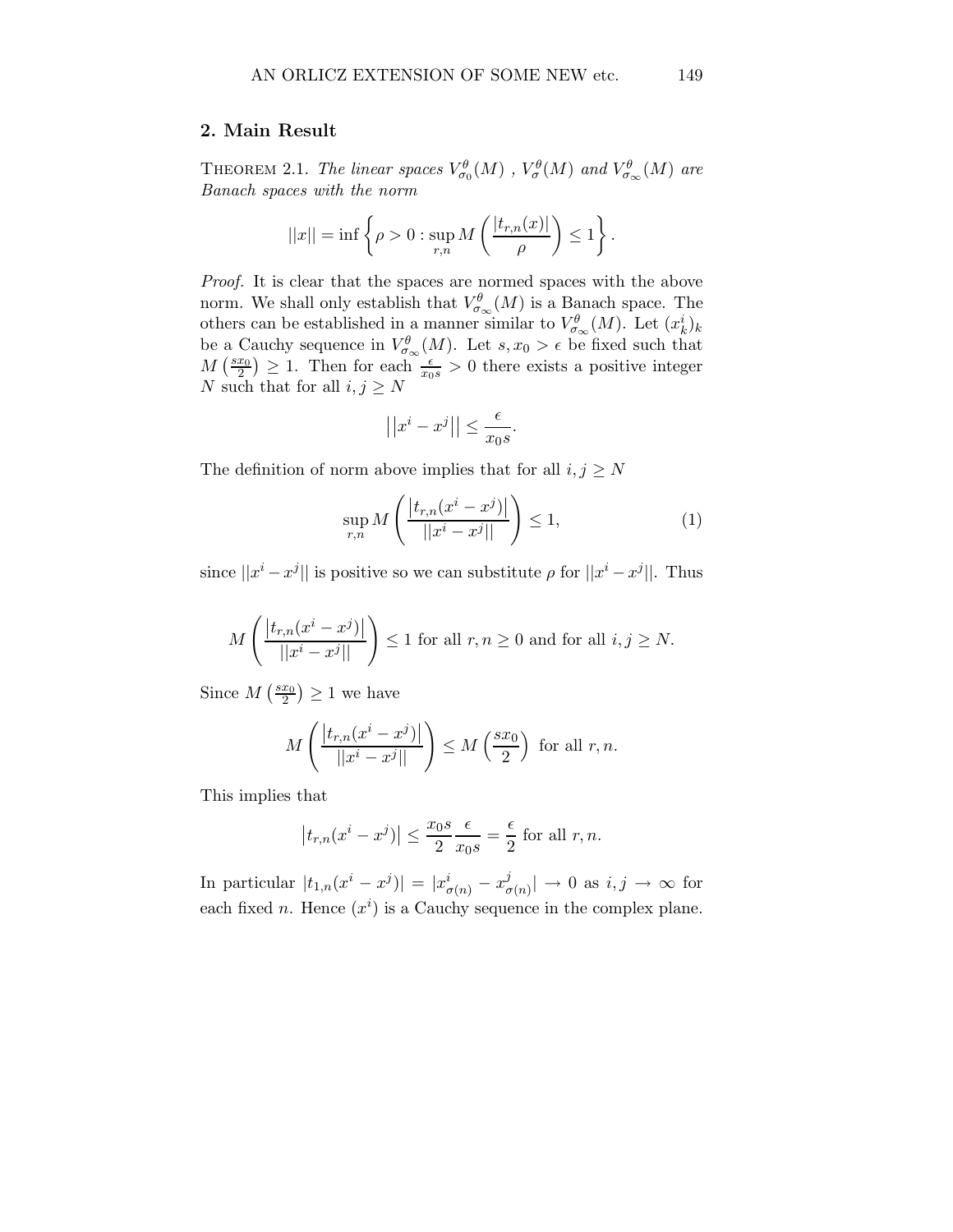Therefore for each  $\epsilon(0 < \epsilon < 1)$ , there exists a positive integer N such that  $|t_{r,n}(x^i - x^j)| < \epsilon$ , for all  $i, j \ge N$  and for all  $r, n$ . Using the continuity of M and taking the limit as  $j \to \infty$  we have that

$$
\sup_{r\geq N} M\left(\frac{|t_{r,n}(x_k^i-x_k)|}{\rho}\right) \leq 1.
$$

Taking the infimum over such  $\rho$ 's we get the following for all n

$$
\inf \left\{ \rho > 0 : \sup_{r \ge N} M \left( \frac{|t_{r,n}(x_k^i - x_k)|}{\rho} \right) \le 1 \right\} < \epsilon,
$$

for all  $i \geq N$ . Since  $x^i \in V^\theta_{\sigma_\infty}(M)$  and M is an Orlicz function, it follows that  $x \in V_{\sigma_{\infty}}^{\theta}(M)$ . This completes the proof.

 $\Box$ 

THEOREM 2.2. Let M be an Orlicz function that satisfies the  $\Delta_2$ condition then

$$
c_0(M) \subset V^{\theta}_{\sigma_0}(M),
$$
  

$$
c(M) \subset V^{\theta}_{\sigma}(M),
$$

and

$$
l_{\infty}(M) \subset V^{\theta}_{\sigma_{\infty}}(M).
$$

The verification of this theorem is routine and thus omitted.

It is quite natural to expect that the spaces  $V^{\theta}_{\sigma_0}(M)$ ,  $V^{\theta}_{\sigma}(M)$  and  $V_{\sigma_\infty}^{\theta}(M)$  can be extended to  $V_{\sigma_0}^{\theta}(M,p)$  ,  $V_{\sigma}^{\theta}(M,p)$  and  $V_{\sigma_\infty}^{\theta}(M,p)$  in manner similar to the extension of c, c<sub>0</sub>, and  $l_{\infty}$  to c(p), c<sub>0</sub>(p), and  $l_{\infty}(p)$  respectively (see, Simons [15] and Moddox [9]).

In this section of this paper, we study the spaces  $V^{\theta}_{\sigma_0}(M,p)$ ,  $V^{\theta}_{\sigma}(M,p)$  and  $V^{\theta}_{\sigma\infty}(M,p)$  which are defined below:

Let M be Orlicz function,  $p = (p_r)$  be any sequence of positive real numbers.

$$
V_{\sigma_0}^{\theta}(M,p) = \left\{ x = (x_k) : \begin{array}{c} \lim_{r \to \infty} \left( M \left( \frac{|t_{r,n}(x)|}{\rho} \right) \right)^{p_r} = 0 \\ \text{uniformly in } n \text{ for some } \rho > 0 \end{array} \right\},\,
$$

$$
V_{\sigma}^{\theta}(M,p) = \left\{ x = (x_k) : \begin{array}{c} \lim_{r \to \infty} \left( M \left( \frac{|t_{r,n}(x) - Le|}{\rho} \right) \right)^{p_r} = 0 \\ \text{uniformly in } n \text{ for some } L, \rho > 0 \end{array} \right\},\,
$$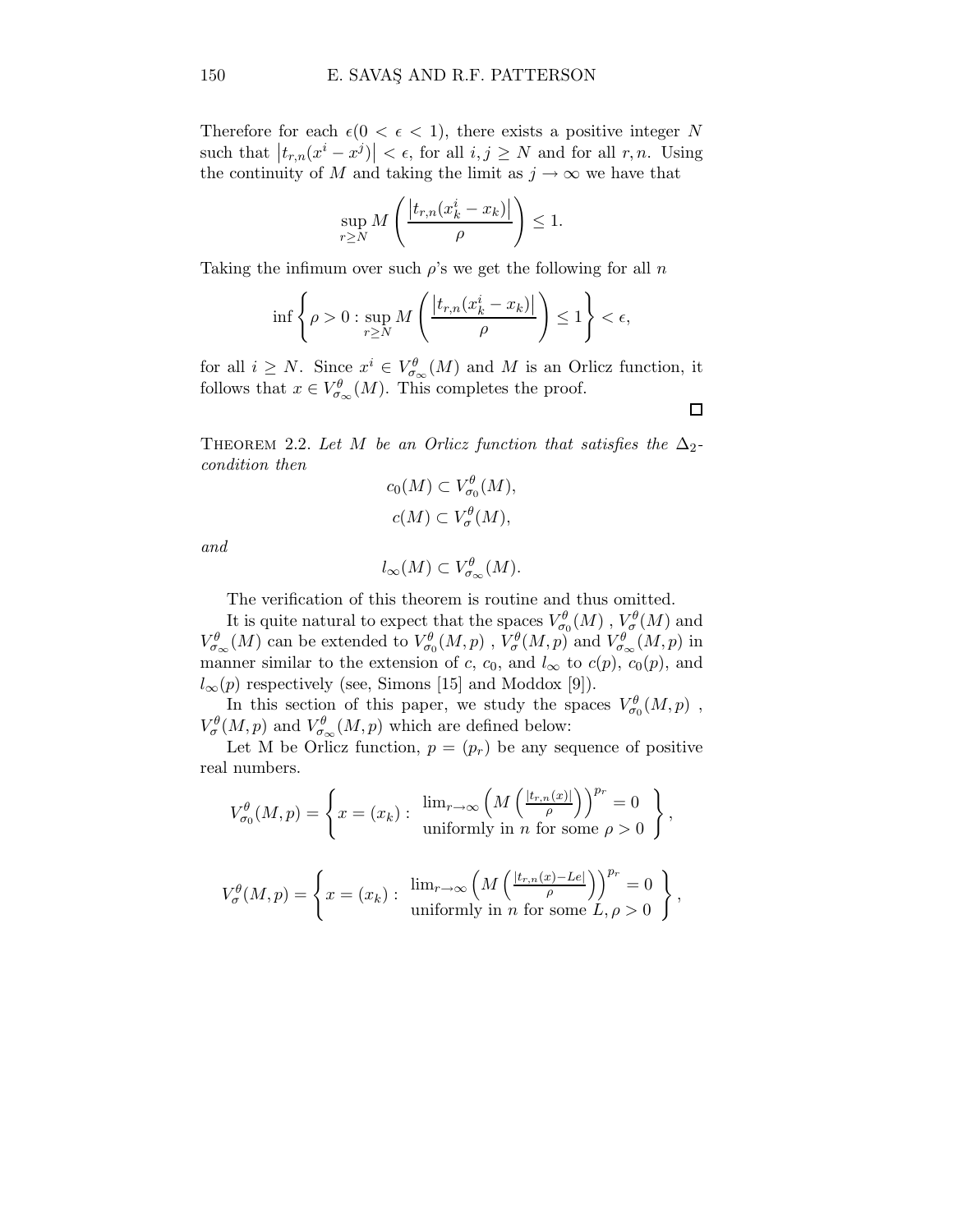.

,

$$
V_{\sigma_{\infty}}^{\theta}(M,p) = \left\{ x = (x_k) : \begin{array}{c} \sup_{r,n} \left( M\left( \frac{|t_{r,n}(x)|}{\rho} \right) \right)^{p_r} < \infty \\ \text{for some } \rho > 0 \end{array} \right\}
$$

If  $p = p_r$  is a constant sequence, i.e.,  $p_r = p$  for all r, then we write  $V_{\sigma_0}^{\theta}(M,p) \;=\; V_{\sigma_0}^{\theta}(M),\; \, V_{\sigma}^{\theta}(M,p) \;=\; V_{\sigma}^{\theta}(M) \; \; {\rm and} \; \; V_{\sigma_{\infty}}^{\theta}(M,p) \;=\;$  $V^{\theta}_{\sigma_{\infty}}(M)$ . If we let  $\sigma(n) = n + 1$ , the spaces  $V^{\theta}_{\sigma_{0}}(M, p)$ ,  $V^{\theta}_{\sigma}(M, p)$ and  $V_{\sigma_{\infty}}^{\theta}(M, p)$  reduce to the following sequence spaces:

$$
\hat{V}_0(M, p) = \left\{ x = (x_k) : \begin{array}{c} \lim_{r \to \infty} \left( M \left( \frac{|d_{r,n}(x)|}{\rho} \right) \right)^{p_r} = 0 \\ \text{uniformly in } n \text{ for some } \rho > 0 \end{array} \right\}
$$

$$
\hat{V}(M,p) = \left\{ x = (x_k) : \begin{array}{c} \lim_{r \to \infty} \left( M \left( \frac{|d_{r,n}(x) - Le|}{\rho} \right) \right)^{p_r} = 0 \\ \text{uniformly in } n \text{ for some } L, \, \rho > 0 \end{array} \right\},
$$

and

$$
\hat{V}_{\infty}(M, p) = \left\{ x = (x_k) : \begin{array}{c} \sup_{r,n} \left( M \left( \frac{|d_{r,n}(x)|}{\rho} \right) \right)^{p_r} < \infty \\ \text{for some } \rho > 0 \end{array} \right\}
$$

where

$$
d_{r,n}(x) = \frac{1}{h_r} \sum_{k \in I_r} x_{k+n},
$$

We now consider the following theorem:

THEOREM 2.3. The linear spaces  $V^{\theta}_{\sigma_0}(M,p)$  ,  $V^{\theta}_{\sigma}(M,p)$  and  $V^{\theta}_{\sigma_{\infty}}(M,p)$ are paranormed spaces with

$$
g(x) = \inf \left\{ \rho^{\frac{p_n}{H}} : \left\{ \sup_r \left( M \left( \frac{|t_{r,n}(x)|}{\rho} \right) \right)^{p_r} \right\}^{\frac{1}{H}} \le 1, n = 1, 2 \right\} \right\},\
$$

where  $H = \max\{1, \sup_r p_r$ .

Proof. This can be proved by using the techniques similar to those used in Theorem 1 and Theorem 2 in [10]. $\Box$ 

and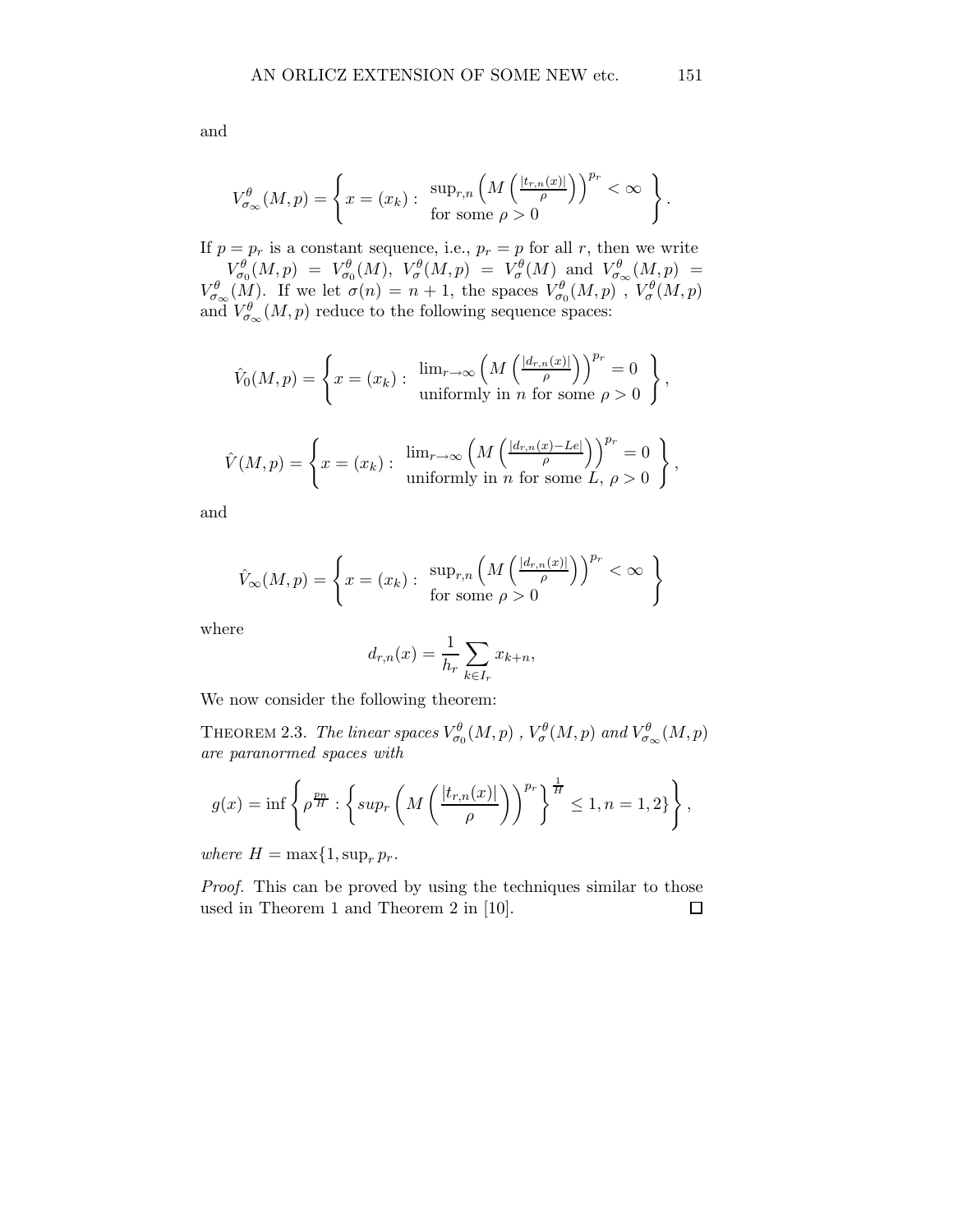THEOREM 2.4. Let  $p_k$  and  $q_k$  be two sequences of real numbers such that  $0 < p_k \leq q_k < \infty$  for each k. Then

$$
V^{\theta}_{\sigma_0}(M,p) \subseteq V^{\theta}_{\sigma_0}(M,q).
$$

*Proof.* Let  $x \in V^{\theta}_{\sigma_0}(M, p)$ . Then there exists some  $\rho > 0$  such that

$$
\lim_{r \to \infty} \left( M\left( \frac{|t_{r,n}(x)|}{\rho} \right) \right)^{p_r} = 0, \text{ uniformly in } n.
$$

This implies that

$$
M\left(\frac{|t_{r,n}(x)|}{\rho}\right) \le 1
$$

for sufficiently large  $n$ . Since  $M$  is non-decreasing, we obtain the following

$$
\lim_{r \to \infty} \left( M\left( \frac{|t_{r,n}(x)|}{\rho} \right) \right)^{q_r} \leq \lim_{r \to \infty} \left( M\left( \frac{|t_{r,n}(x)|}{\rho} \right) \right)^{p_r} = 0
$$

uniformly in *n* that is  $x \in V^{\theta}_{\sigma_0}(M, q)$ . This completes the proof.

 $\Box$ 

THEOREM 2.5. (1) Let  $0 < \inf p_k \leq p_k \leq 1$ . Then

$$
V^{\theta}_{\sigma_0}(M,p) \subseteq V^{\theta}_{\sigma_0}(M).
$$

(2) Let  $0 < p_k \le \sup_k p_k \le \infty$ . Then

$$
V^{\theta}_{\sigma_0}(M) \subseteq V^{\theta}_{\sigma_0}(M,p).
$$

*Proof.* (1) Let  $x \in V^{\theta}_{\sigma_0}(M, p)$ , that is  $\lim_{r \to \infty} \left( M\left(\frac{|t_{r,n}(x)|}{\rho}\right)\right)$  $\left(\frac{p(x)}{p}\right)^{p_r} = 0,$ uniformly in *n*. Since  $0 < \inf p_k \leq p_k \leq 1$  we have

$$
\lim_{r \to \infty} \left( M\left( \frac{|t_{r,n}(x)|}{\rho} \right) \right) \le \lim_{r \to \infty} \left( M\left( \frac{|t_{r,n}(x)|}{\rho} \right) \right)^{p_r} = 0
$$

uniformly in *n* and hence  $x \in V^{\theta}_{\sigma_0}(M)$ .

(2) Let  $p_k \ge 1$  for each k and  $\sup_k p_k < \infty$ . Let  $x \in V^{\theta}_{\sigma_0}(M)$ , then for each  $\epsilon(0 < \epsilon < 1)$  there exists a positive integer N such that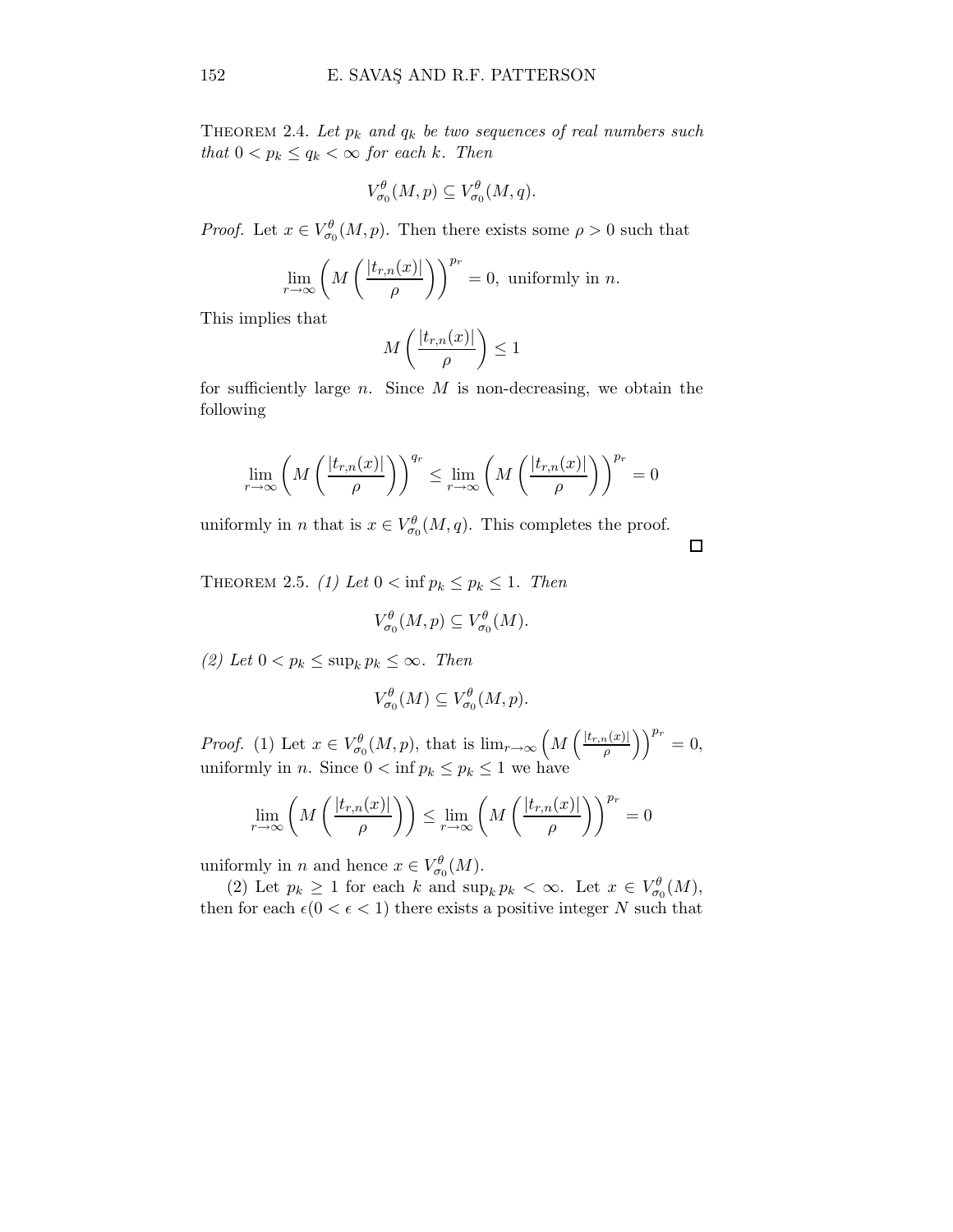$M\left(\frac{|t_{r,n}(x)|}{a}\right)$  $\left(\frac{n(x)|}{\rho}\right) \leq \epsilon$  for all  $r \geq N$  and for all n. Since  $0 < p_k \leq \sup p_k < \epsilon$  $\infty$ , we have for all *n*.

$$
\lim_{r \to \infty} \left( M\left( \frac{|t_{r,n}(x)|}{\rho} \right) \right)^{p_r} \le \lim_{r \to \infty} \left( M\left( \frac{|t_{r,n}(x)|}{\rho} \right) \right) \le \epsilon < 1.
$$

Therefore  $x \in V^{\theta}_{\sigma_0}(M, p)$ . This completes the proof.

Acknowledgement The authors wishes to thank the referee for his constructive comments and suggestions.

## **REFERENCES**

- [1] S. BANACH, *Theorie des operations lineares*, 1932, Warszawa.
- [2] V.K. BHARDWAJ AND N. SING, On some new spaces of lacunary strongly  $\sigma$ -convergent sequences defined by Orlicz functions, Indian J. Pure Appl. Math. 31 (2000), no. 11, 1515–1526.
- [3] G.Das AND S. K. MISHRA, Banach limits and lacunary strong almost convergence, J. Orissa Math. Soc. 2 (1983), no. 2, 61–70.
- [4] H. KARA, V. KARAKAYA AND R. SAVAS, On strongly Cesaro convergent sequence spaces defined by Orlicz function, An. Univ. TimiŞoara Ser. Mat.-Inform. 40 (2002), no. 2, 67–74.
- [5] M.A. KHAN, M. MURSALEEN AND QAMARUDDIN, Difference sequence spaces defined by Orlicz functions, Demonstratio Math. 32 (1999), no. 1, 145–150.
- [6] M.A. KRASNOSELSKII AND Y.B. RUTISKY, Convex function and Orlicz spaces, 1961, Groningen, Netherlands.
- [7] J. LINDENSTRAUSS AND L. TZAFRIRI, On Orlicz sequence spaces, Israel J. Math. 10 (1971), no. 3, 379–390.
- [8] G.G. LORENTZ, A contribution to the theory of divergent sequences, Acta. Math. 80 (1948), 167–190.
- [9] I.J. MADDOX, Sequence spaces defined by a modulus, Math. Proc. Camb. Philos. Soc. 100 (1986), 161–166.
- [10] S.D.PARASHAR AND B.CHOUDHARY, Sequence spaces defined by Orlicz functions, Indian J. Pure appl. Math. 25 (1994), no. 4, 419–428.
- [11] W.H. Ruckle, FK-spaces in which the sequence of coordinate vectors in boundeds, Canad. J. Math. 25 (1973), 973–978.
- [12] E. Savas¸, Strongly σ-convergent sequences, Bull. Calcutta Math. Soc. 81 (1989), 295–300.
- [13] E. SAVAS, On lacunary strong  $\sigma$ -convergence, Indian J. Pure. Appl. Math. 21 (1990), no. 4, 359–365.

 $\Box$